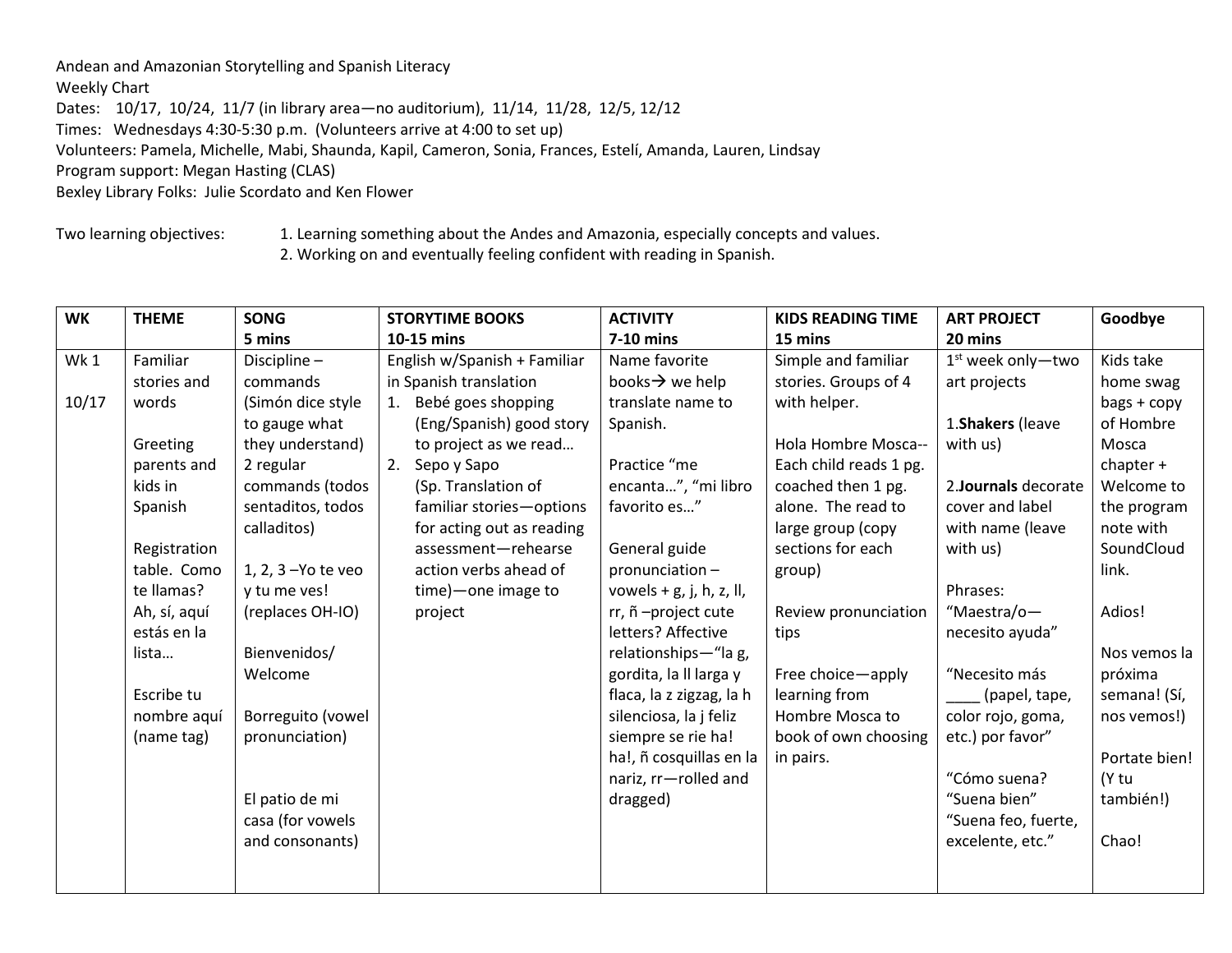|                                                                         |                                                                                                                                                                       |                                                                                                                                                                                                                                 |                                                                                                       |                                                                                                                                                                                                                                                                                                      |                                                                                                                                                                                                                                                                                                                                                         | "Toquemos<br>suavecito, fuerte,<br>rápido, despacio,<br>juntos"                                                   | Que te vaya<br>bien! (Y tu<br>también)<br>Saludos en la<br>casa!<br>(Igualmente!) |
|-------------------------------------------------------------------------|-----------------------------------------------------------------------------------------------------------------------------------------------------------------------|---------------------------------------------------------------------------------------------------------------------------------------------------------------------------------------------------------------------------------|-------------------------------------------------------------------------------------------------------|------------------------------------------------------------------------------------------------------------------------------------------------------------------------------------------------------------------------------------------------------------------------------------------------------|---------------------------------------------------------------------------------------------------------------------------------------------------------------------------------------------------------------------------------------------------------------------------------------------------------------------------------------------------------|-------------------------------------------------------------------------------------------------------------------|-----------------------------------------------------------------------------------|
| Wk <sub>2</sub><br>10/24<br>$*$ No<br>Session<br>10/31<br>Hallo<br>ween | Relationship<br>with Nature<br>Greet kids<br>and parents<br>in Spanish<br>*Special<br>visitor from<br>indigenous<br>community<br>in the Andes<br>(ILCLA<br>presenter) | Discipline:<br>Joke: Between no<br>more and drink a<br>seat (Entre no<br>más y tome<br>asiento)<br>Welcome song<br>(with kids on<br>shakers)<br>Shuk cuiquita<br>(Quichua)<br>(with shakers)<br>Somatics and<br>vowels exercise | 1. Cuentos del Yasuní (Sp.<br>With Quichua)-Tambor<br>mágico -Bring bombo,<br>flute, kids use shakers | Did you know<br>Animals speak<br>differently in<br>different languages?<br><b>Book: Perritos</b><br>Facts about<br>deforestation<br>Amazon.<br>Relationship with<br>environment-<br>Pachamama<br>Inka fascination with<br>stone<br>Wakas-sacred<br>things or places<br>including sentient<br>stones. | Groups of 4<br>El pintor de las cosas<br>(photocopy for each<br>group and to take<br>home)<br>Short Poems-<br>También los Insectos.<br>Read with coaching;<br>read alone; present<br>to larger group.<br>Qué Vuela?<br>Adivinanzas<br>Take home to<br>memorize and recite<br>or read for parents<br>+ free choice reading<br>large animals<br>selection | Andean/Amazonian<br>Wakas<br>Pet rocks<br>projects-paint and<br>decorate stones<br><b>Review Shuk</b><br>cuiquita | Adios!                                                                            |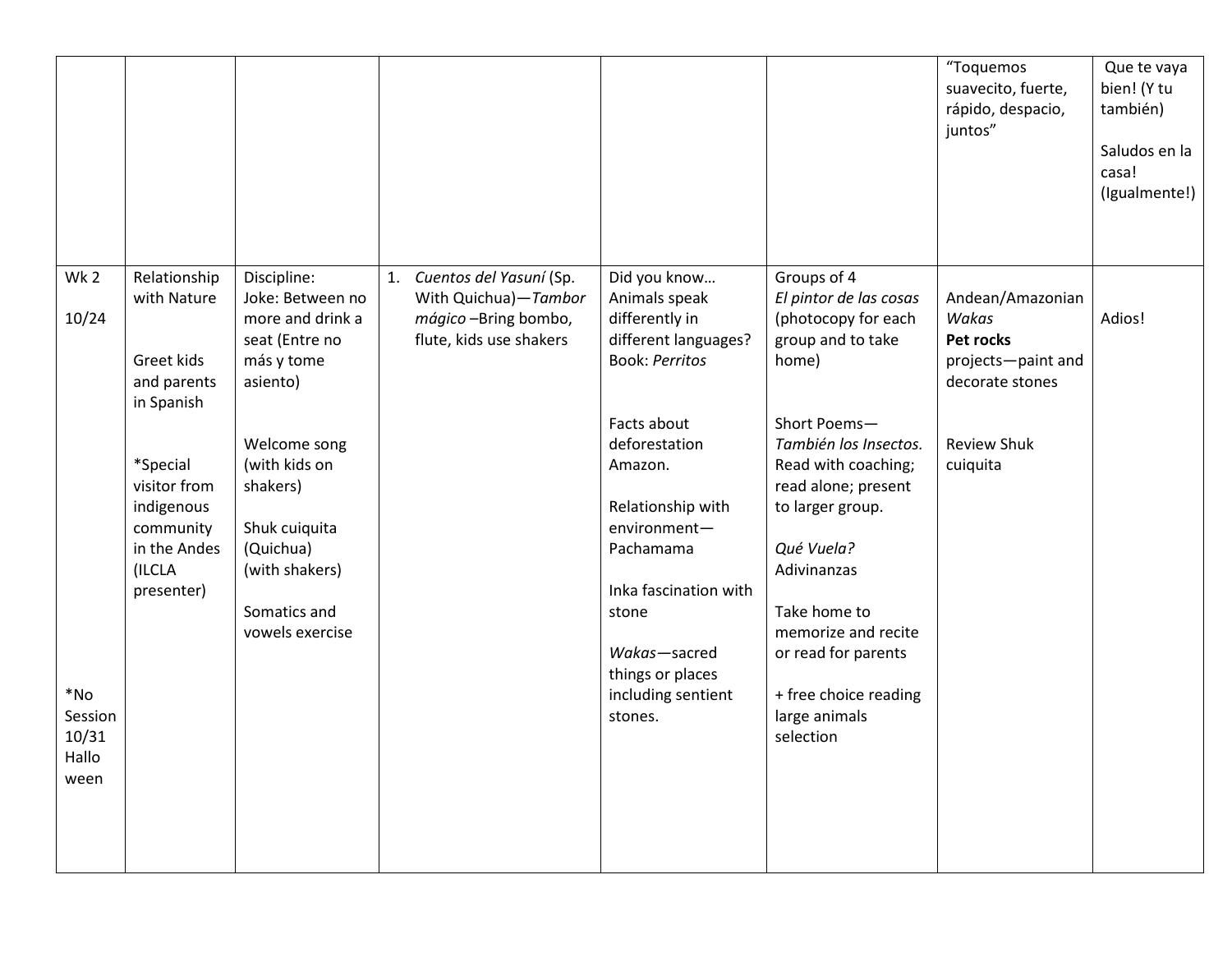| Wk3    | Indigenous    | Discipline:          |    | 1. Hijo del Condor (Eng.,     | "Mi cuento favorito   |                       | Popsicle puppets     | Children take  |
|--------|---------------|----------------------|----|-------------------------------|-----------------------|-----------------------|----------------------|----------------|
|        | Worldviews    | "Ama Llulla          |    | Spanish, Quechua)-1           | es"                   | Review                | (options for telling | home           |
| 11/7   |               | Ama Sua              |    | page only for projection      |                       | poems/adivinanzas     | the story include    | popsicle       |
|        | Greet kids    | Ama Quella"          |    | and introduction to           | "Mi canción favorita  |                       | Inti, quilla, mama   | puppets-       |
| $*$ No | and parents   |                      |    | Indigenous Worldviews         | es"                   | Read Ecuador          | cocha, llama-        | encouraged     |
| Aud.*  | in Spanish    |                      |    |                               |                       | (photo copy? to take  | tassles for the      | to act out the |
|        |               |                      |    | 2. The Ilama's secret (Eng.)  | Children's reflection | home?)                | Ilama, Andean        | story for      |
|        | Introduce:    | <b>Rehearse Shuk</b> |    | book coordinates with         | on experience in      |                       | people, fox)-        | parents in     |
|        | "Imaynalla"   | cuiquita,            |    | art project and               | journal-writing +     | Lo grande que es      | precut blank forms   | English with   |
|        | ("cushilla    | Borreguito,          |    | assessment based on           | drawing.              | chiquito-canción con  | that they can color  | some           |
|        | kani",        | Patio de mi casa     |    | children telling story        |                       | sol short poem        | and paste on         | inserted       |
|        | "allilami     |                      |    | with puppets.                 |                       | (project or copy to   | popsicle stick.      | Spanish or     |
|        | kani"-        |                      |    |                               |                       | take home?)           |                      | Quechua        |
|        | Quechua)      |                      |    |                               |                       |                       | Pair each character  | words          |
|        |               |                      |    |                               |                       |                       | with a phrase or     | (totally made  |
|        |               |                      |    |                               |                       |                       | expression for       | up example,    |
|        |               |                      |    |                               |                       |                       | example "el Inti     | but you get    |
|        |               |                      |    |                               |                       |                       | brillante y enorme"  | the idea:      |
|        |               |                      |    |                               |                       |                       | or "el zorro         | Then el inti   |
|        |               |                      |    |                               |                       |                       | travieso"            | brillante y    |
|        |               |                      |    |                               |                       |                       |                      | enorme rose    |
|        |               |                      |    |                               |                       |                       |                      | to the sky     |
|        |               |                      |    |                               |                       |                       |                      | and            |
|        |               |                      |    |                               |                       |                       |                      | illuminated    |
|        |               |                      |    |                               |                       |                       |                      | the landsape   |
|        |               |                      |    |                               |                       |                       |                      | and el zorro   |
|        |               |                      |    |                               |                       |                       |                      | travieso       |
|        |               |                      |    |                               |                       |                       |                      | howled au!     |
|        |               |                      |    |                               |                       |                       |                      | Au!Au!)        |
|        |               |                      |    |                               |                       |                       |                      |                |
|        |               |                      |    |                               |                       |                       |                      |                |
| Wk4    | $E$   Ayllu-  | Soy paz y amor       | 1. | Abuela (Eng with Spanish      | Choose favorite book  | Capulí (Sp) (trees as | Who is in your       | Children take  |
|        | Community     |                      |    | words)                        | so far and rehearse   | part of family)       | $ayllu?$ -           | home their     |
| 11/14  | and           | Welcome              |    |                               | reading in Spanish    | Copy for small groups |                      | drawings of    |
|        | Relationships |                      |    | General lesson is redefining  | with and without      | reading.              | Drawing-plain        | their          |
|        |               | Shuk Cuiquita        |    | community to include          | coaching + to service |                       | sheets, markers,     | community      |
|        | Service dogs  |                      |    | people, extended family and   | dogs or large group   | Each group takes one  | crayons. Labeling    |                |
|        | to rehearse   |                      |    | friends, but also animals,    | (in anticipation of   | part of the story.    | in Spanish or        |                |
|        | for reading   |                      |    | trees, nature. This is why we | Buddies in Wk 5)-El   |                       | Quichua.             |                |
|        | to buddies    |                      |    | say Mama cocha, Taita Inti,   | pintor, Hombre        |                       |                      |                |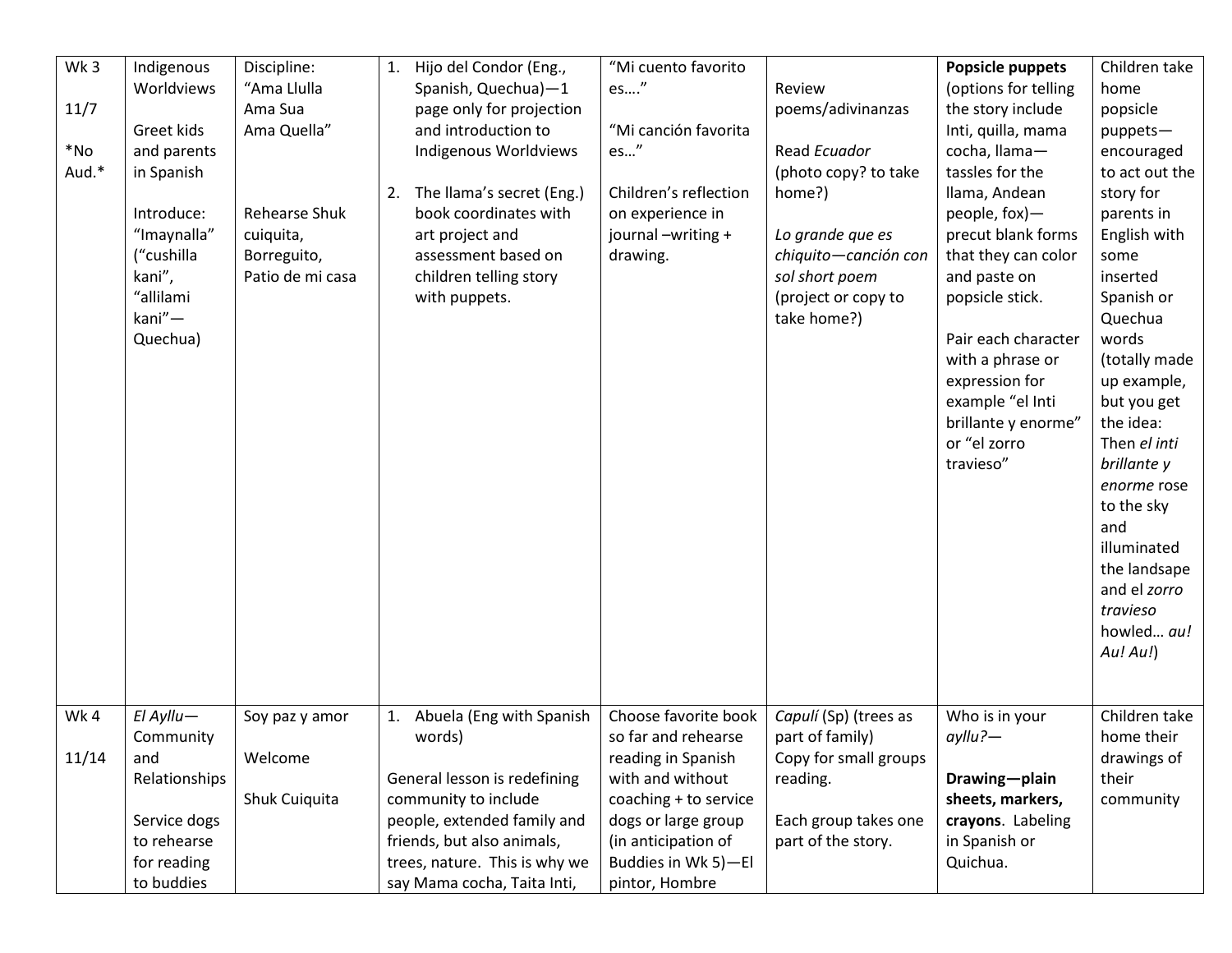| $*$ No<br>session<br>11/21<br><b>ThkGvg</b> |                                                                                                                                                                                |                                                                                                                                                                                            | Mama Quilla, Allpa Mama,<br>Pachamama.<br>1 image for projection -<br>Andes-Amazonia | Mosca, Ecuador,<br>Insectos, Sepo y<br>Sapo, Llama's Secret<br>or books from free<br>choice.<br>Present self and<br>book:<br>"Mellamo"<br>"mi libro favorito<br>es"<br>"me encanta"<br>"porque es<br>(chistoso, lindo,<br>entretenido,<br>miedoso,<br>interesante, tierno) |                                        | Photograph<br>drawings for<br>documentation.<br>Quién es?<br>Cómo se llama?<br>Este es mi ____<br>Se llama _____<br>Es ______ (viejo,<br>bebé, chistoso,<br>simpático, grande y<br>fuerte, travieso).                                                                                                                                            |                                                                                                                                     |
|---------------------------------------------|--------------------------------------------------------------------------------------------------------------------------------------------------------------------------------|--------------------------------------------------------------------------------------------------------------------------------------------------------------------------------------------|--------------------------------------------------------------------------------------|----------------------------------------------------------------------------------------------------------------------------------------------------------------------------------------------------------------------------------------------------------------------------|----------------------------------------|--------------------------------------------------------------------------------------------------------------------------------------------------------------------------------------------------------------------------------------------------------------------------------------------------------------------------------------------------|-------------------------------------------------------------------------------------------------------------------------------------|
| Wk 5<br>11/28                               | <b>Buddies</b><br>week! (K-2 or<br>siblings any<br>age)<br>**All hands<br>on deck.<br>Extra<br>volunteers<br>needed this<br>week since<br>we'll have<br>twice as<br>many kids! | Children lead<br>Welcome song<br>for Buddies<br>Perform Shuk<br>cuiquita for<br>buddies (song has<br>gestures. We can<br>also make visuals)<br>Children teach<br>buddies Soy paz y<br>amor | 1. Cuentos del Yasuní -<br>anaconda story.                                           | Reading favorite pick<br>with buddies.<br>Possibly copy one<br>chapter for buddies<br>to take home?<br>Did you know<br>Anaconda facts.                                                                                                                                     | Reading favorite pick<br>with buddies. | Green anaconda<br>video<br>Make Green sock<br>puppet anacondas<br>-green socks,<br>googly eyes, glue<br>that sticks,<br>tongues, markers<br>for black spots.<br>(enough for 50<br>kids). Bigger kids<br>help their buddies.<br>Phrases:<br>"Qué enorme!"<br>"Qué verde!"<br>"Qué monstruosa!"<br>"Mi anaconda es<br>$y$ ___" (enorme<br>y verde) | Kids take<br>home green<br>anaconda<br>puppets, link<br>to video,<br>copy of one<br>chapter in<br>color.<br>Review shuk<br>cuiquita |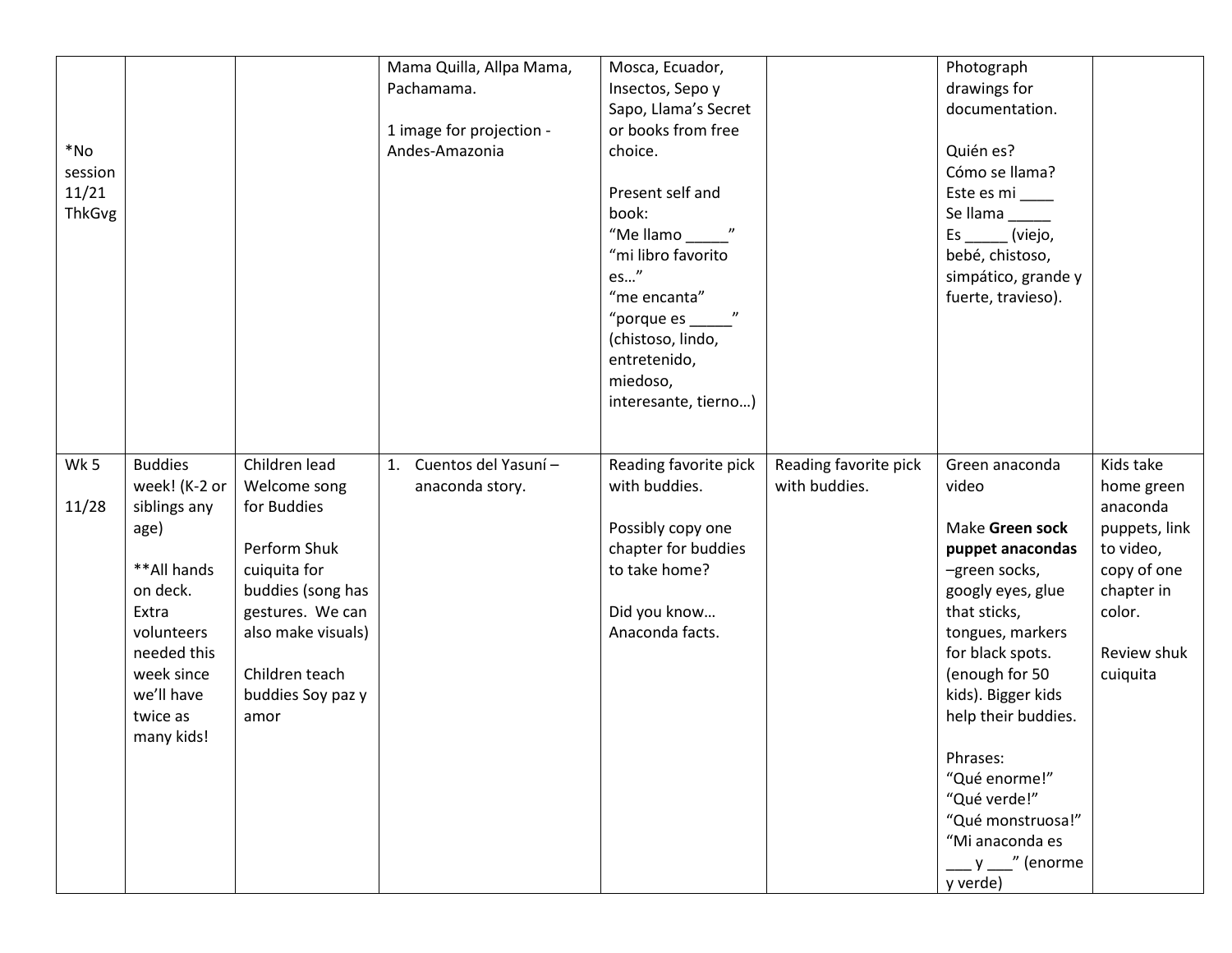|               |                                                                                                                                                                                       |                                                                                                                                                                                                                |    |                                                                                                                                                                   |                                                                                                                                                                                                                                                                                                  |                                                                                                                                                                                                                                                                                                       | Sing along with<br>puppets and video                                                                                                                                                                               |                                                                                                                   |
|---------------|---------------------------------------------------------------------------------------------------------------------------------------------------------------------------------------|----------------------------------------------------------------------------------------------------------------------------------------------------------------------------------------------------------------|----|-------------------------------------------------------------------------------------------------------------------------------------------------------------------|--------------------------------------------------------------------------------------------------------------------------------------------------------------------------------------------------------------------------------------------------------------------------------------------------|-------------------------------------------------------------------------------------------------------------------------------------------------------------------------------------------------------------------------------------------------------------------------------------------------------|--------------------------------------------------------------------------------------------------------------------------------------------------------------------------------------------------------------------|-------------------------------------------------------------------------------------------------------------------|
| Wk 6<br>12/05 | Work and<br>Play-Labor,<br>contribution,<br>Imagination                                                                                                                               | Children's choice<br>+ La vaca eres tu<br>(rehearse vowels)<br>Reflect on<br>experience with<br>Buddies. Write in<br>journal.                                                                                  |    | 1. Little weaver of Agato<br>(Eng. Labor)<br>2. La Leyenda del Tio Lobo<br>(Eng., Spanish,<br>Quichua)-great for<br>review of Ama Llulla,<br>Ama Sua, Ama Quella. | Did you know<br>Children work side<br>by side with parents.<br>Not told how to do<br>things but allowed to<br>figure it out by<br>doing<br>Ask about their<br>chores and translate<br>into Spanish.<br>Game-ronda del<br>lobo.<br>Children's general<br>reflections on<br>experience.            | Choose another<br>favorite to read and<br>act out in groups of 8<br>$-$ in anticipation of<br>presenting to<br>parents.<br>For instance,<br>designate two<br>narrators to read,<br>other children act out<br>and have short<br>memorized lines.<br>Review memorized<br>poems.<br>Review favorite book | <b>Weaving project</b><br>Photograph to<br>document                                                                                                                                                                | Adios!<br>Children take<br>home<br>weaving<br>project.                                                            |
| Wk7           | El Buen<br>Vivir-<br>Andean-<br>Amazonian<br>conceptions<br>of the<br>common<br>good<br>*Parents'<br>week + invite<br><b>Buddies back</b><br>+ service<br>dog. Final<br>presentation. | Children lead<br>Welcome song<br>for parents and<br>buddies<br>Perform Shuk<br>Cuiquita or La<br>Vaca eres tu or<br>Borreguito or Paz<br>y amor with<br>buddies (we'll<br>decide with kids<br>the week before) | 1. | Up and down the Andes<br>(Eng.)<br>2. Cuentos Andinos (Sp.)                                                                                                       | Children read a<br>reflection from their<br>journal to parents.<br>And wouldn't it be<br>wonderful if they<br>integrated some<br>Spanish?!<br>For example, "I was<br>nervous about<br>reading in Spanish at<br>first but was<br>surprised I could do<br>it! Now me encanta<br>el español! And my | Small groups -- Kids<br>read their favorite<br>individual book to<br>parents, buddies,<br>service dogs. (Fluency<br>and ability to read in<br>Spanish)<br>Large group--Children<br>recite or read their<br>memorized short<br>poems.<br>(Pronunciation and<br>inflection)                             | $\rightarrow$ show and tell of<br>art projects<br>completed. We<br>can encourage kids<br>to use phrases<br>learned:<br>For instance:<br>Esta es mi<br>anaconda.<br>Se llama_<br>Es enorme y verde<br>y monstruosa! | Children<br>thank<br>audience and<br>say goodbye.<br>"Gracias por<br>venir"<br>"Adios!"<br>"Nos vemos<br>pronto!" |